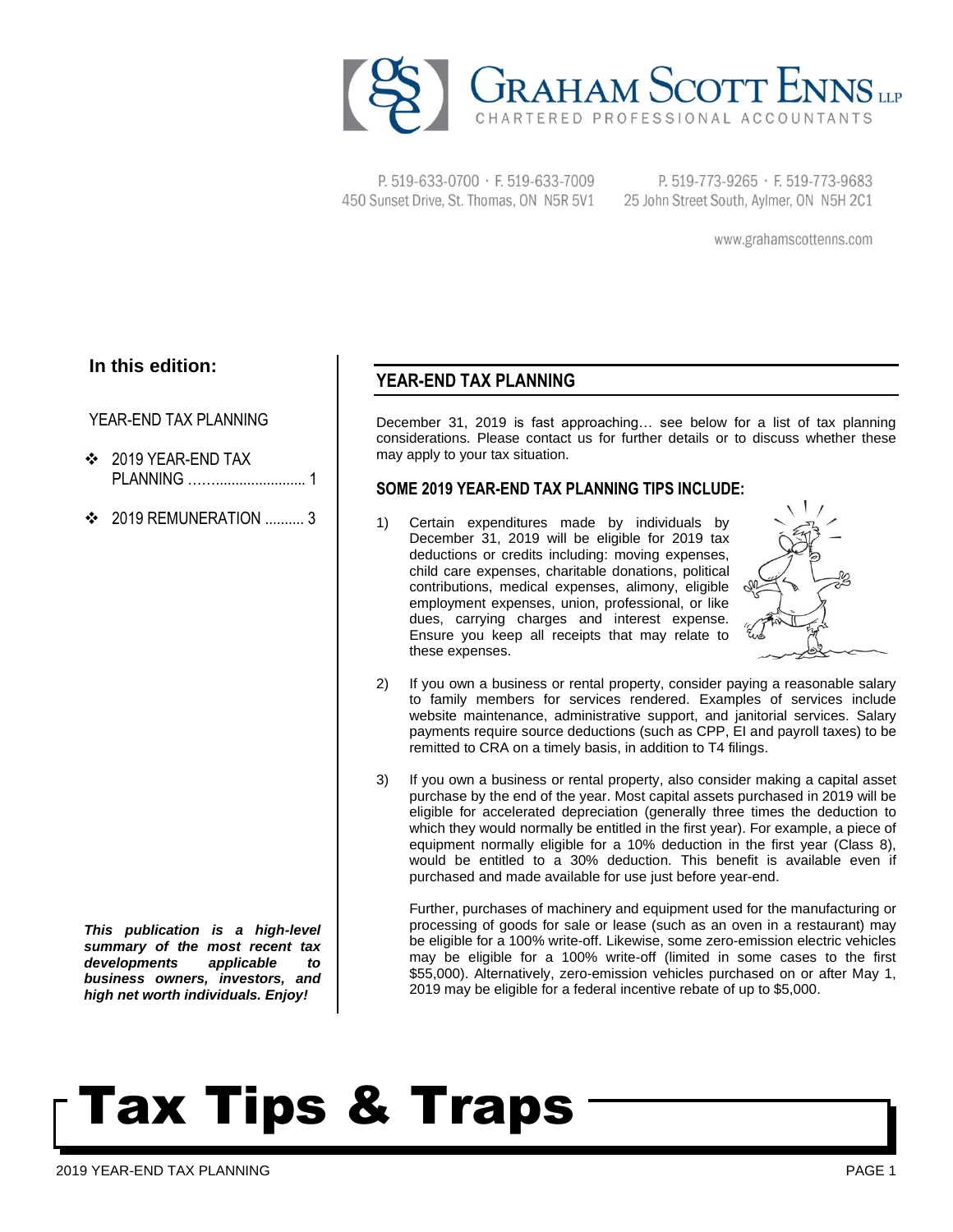- 4) A senior whose 2019 net income exceeds \$77,580 will lose all, or part, of their Old Age Security pension. Senior citizens will also begin to lose their age credit if their net income exceeds \$37,790. Consider limiting income in excess of these amounts if possible. Another option would be to defer receiving Old Age Security receipts (for up to 60 months) if it would otherwise be eroded due to high income levels.
- 5) You have until Monday, March 2, 2020 to make tax deductible Registered Retirement Savings Plan (RRSP) contributions for the 2019 year. Consider the higher income earning individual contributing to their spouse's RRSP via a "spousal RRSP" for greater tax savings.
- 6) Individuals 18 years of age and older may deposit up to \$6,000 into a Tax-Free Savings Account in 2019. Consider a catch-up contribution if you have not contributed the maximum amounts for prior years. An individual's contribution room can be found online on CRA's My Account.
- 7) A Canada Education Savings Grant for Registered Education Savings Plan (RESP) contributions equal to 20% of annual contributions for children (maximum \$500 per child per year) is available. In addition, lower income families may be eligible to receive a Canada Learning Bond.
- 8) A Registered Disability Savings Plan (RDSP) may be established for a person who is under the age of 60 and eligible for the Disability Tax Credit. Non-deductible contributions to a lifetime maximum of \$200,000 are permitted. Grants, Bonds and investment income earned in the plan are included in the beneficiary's income when paid out of the RDSP.
- 9) Consideration may be given to selling non-registered securities, such as a stock, mutual fund, or exchange traded fund, that has declined in value since it was bought to trigger a capital loss which can be used to offset capital gains in the year. Anti-avoidance rules may apply when selling and buying the same security.
- 10) Consider restructuring your investment portfolio to convert non-deductible interest into deductible interest. It may also be possible to convert personal interest expense, such as interest on a house mortgage or personal vehicle, into deductible interest.
- 11) Canada Pension Plan (CPP) receipts may be split between spouses aged 65 or over (application to CRA is required). Also, it may be advantageous to apply to receive CPP early (age 60-65) or late (age 65-70).
- 12) Teacher and early childhood educators A federal refundable tax credit of 15% on purchases of up to \$1,000 of eligible school supplies by a teacher or early childhood educator used in the performance of their employment duties may be available. Receipts for school supplies as well as certification from employer will be required.
- 13) Home accessibility tax credit A federal non-refundable tax credit of 15% on up to \$10,000 of eligible expenditures (renovations to a qualified dwelling to enhance mobility or reduce the risk of harm) may be available each calendar year, if a person 65 years or older, or a person eligible for the disability tax credit, resides in the home.
- 14) Did you incur costs to access medical intervention required in order to conceive a child which was not previously allowed as a medical expense? Certain expenses for the previous 10 years may now be eligible (amounts incurred in 2009 must be claimed by the end of 2019).
- 15) If EI premiums were paid in error in respect of certain non-arm's length employees, a refund may be available upon application to CRA.
- 16) The new Canada Training Credit provides another reason to file a tax return. Canadian residents that are at least 25 years of age and less than 65 years at the end of the year that have earnings (primarily income from employment or self-employment) of \$10,000 or more without exceeding \$147,667 in 2019 will accumulate \$250 in a notional account that can be refunded when the individual enrolls in an eligible educational institution. The amount will be refunded when the individual files their personal tax return. The amount will first start to accumulate in 2019, and be available for expenses in the 2020 year.
- 17) Employers of eligible apprentices are entitled to an investment tax credit. Also, a \$1,000 Incentive Grant per year is available for the first and second year as apprentices. A \$2,000 Apprenticeship Completion Grant may also be available.
- 18) If income, forms, or elections have been missed in the past, a Voluntary Disclosure to CRA may be available to avoid penalties.
- 19) Are you a U.S. Resident, Citizen or Green Card Holder? Consider U.S. filing obligations with regards to income and financial asset holdings. Filing obligations may also apply if you were born in the U.S.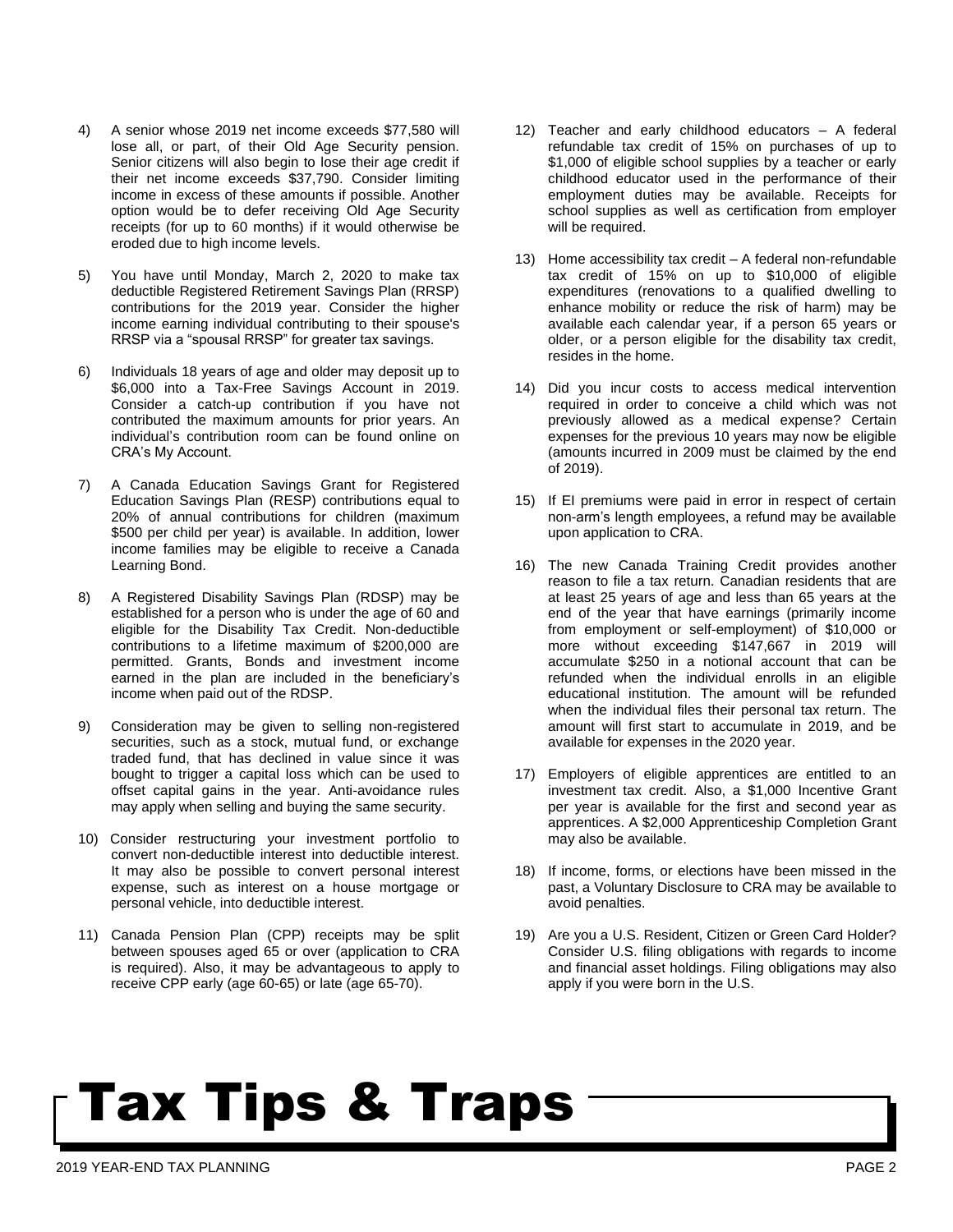Information exchange agreements have increased the flow of information between CRA and the IRS. Collection agreements enable CRA to collect amounts on behalf of the IRS.

### **2019 REMUNERATION**

Higher levels of personal income are taxed at higher personal rates, while lower levels are taxed at lower rates. Therefore, individuals may want to, where possible, adjust income out of high income years and into low income years. This is particularly useful if the taxpayer is expecting a large fluctuation in income, due to, for example, an impending

- maternity/paternity leave;
- large bonus/dividend; or
- sale of a company or investment assets.



In addition to increases in marginal tax rates, individuals should consider other costs of additional income. For example, an individual with a child may receive reduced Canada Child Benefit (CCB) payments. Likewise, excessive personal income may reduce receipts of OAS, GIS, GST/HST credit and other provincial/ territorial programs.

There are a variety of different ways to smooth income over a number of years to ensure an individual is maximizing access to the lowest marginal tax rates. For example,

- Taking more, or less, earnings out of the company (in respect of owner-managed companies).
- Realizing investments with a capital gain/loss.
- Deciding whether to claim RRSP contributions made in the current year, or carry-forward the contributions.
- Withdrawing funds from an RRSP to increase income. Care should be given, however, to the loss in RRSP room based on the withdrawal.
- Deciding on whether or not to claim CCA on assets used to earn rental/business income.

Note that for the 2019 year, the tax cost of dividends paid out to shareholders of a corporation that do not "meaningfully contribute" to the business may increase.

Year-end planning considerations not specifically related to changes in income levels and marginal tax rates include:

1) Corporate earnings in excess of personal requirements could be left in the company to obtain a tax deferral (the personal tax is paid when cash is withdrawn from the company).

The effect on the "Qualified Small Business Corporation" status should be reviewed before selling the shares where large amounts of capital have accumulated. In addition, changes which may limit access to the small business deduction where significant corporate passive investment income is earned should be reviewed.

- 2) Consider paying taxable dividends to obtain a refund from the "Refundable Dividend Tax on Hand" account in the corporation. Recent changes may restrict the amount of refund received if "eligible" dividends are paid. Eligible dividends are subject to lower personal tax rates.
- 3) Individuals that wish to contribute to the CPP or a RRSP may require a salary to generate "earned income". RRSP contribution room increases by 18% of the previous years' "earned income" up to a yearly prescribed maximum (\$26,500 for 2019; \$27,230 for 2020).
- 4) Dividend income, as opposed to a salary, will reduce an individual's cumulative net investment loss balance thereby potentially providing greater access to the capital gain exemption.
- 5) Recent tax changes may make it costlier to earn income in a corporation from sales to other private corporations in which the seller or a non-arm's length person has an interest. As such, consideration may be given to paying a bonus to the shareholder and specifically tracking it to those higher taxed sales. Such a payment may reduce the total income taxed at higher rates.
- 6) Recent changes to the tax regime will likely require more careful tracking of an individual shareholder's labour and capital contribution to the business, as well as risk assumed in respect of the business. Inputs should be tracked in a permanent file. Dividends paid that are not reasonable in respect of those contributions may be considered "split income", and taxed at the highest tax rate. Several other exceptions may also apply.
- 7) Recent changes will restrict access to the corporate small business deduction where more than \$50,000 of passive income is earned in the corporation. Consider whether it is appropriate to remove passive income generating assets from the corporation and whether a shift in the types of passive assets held is appropriate. In some provinces it may actually be beneficial to have access to the small business deduction restricted. As many variables affect these decisions, consultation with a professional advisor is suggested.